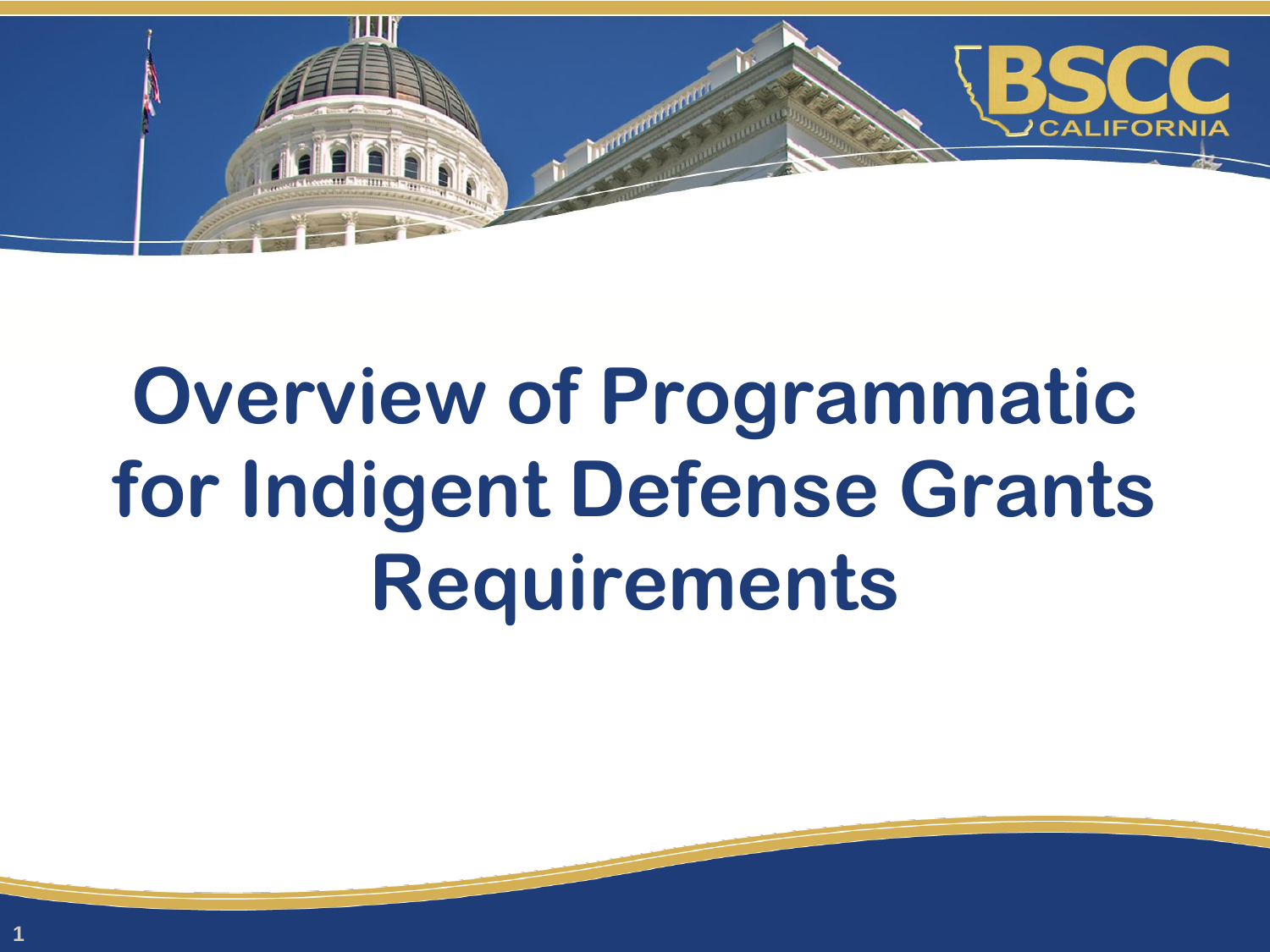### **AGENDA**

**Program Requirements**

**Audits**

**Communication & Project Director Calls**

**Progress Reporting** 

**Monitoring Visits**

**Grantee Presentations**

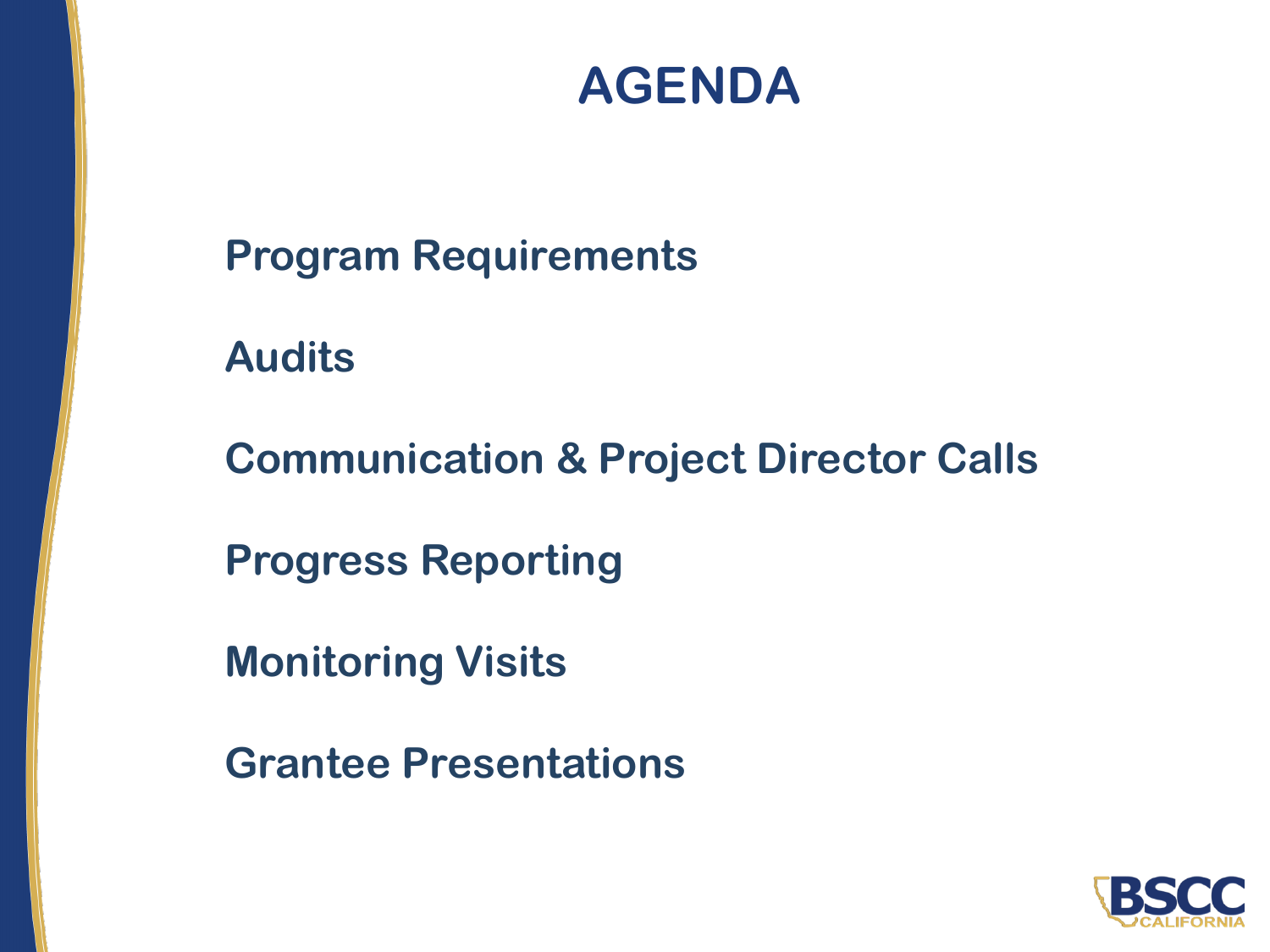## **KEY PROGRAM REQUIREMENTS**

#### ❑**Financial Invoices**

- ❑ **Available on the BSCC Website**
- ❑ **Submit Quarterly to BSCC**

#### ❑**Progress Reports**

- ❑ **Technical Assistance/Evaluator**
- ❑ **Submit bi-annually to OSPD**
- ❑ **Comply with grant requirements**

### ❑**Site Visits - potential**

- ❑ **Expectations**
- ❑ **Sample Form**

❑**Grant Audit - possible**

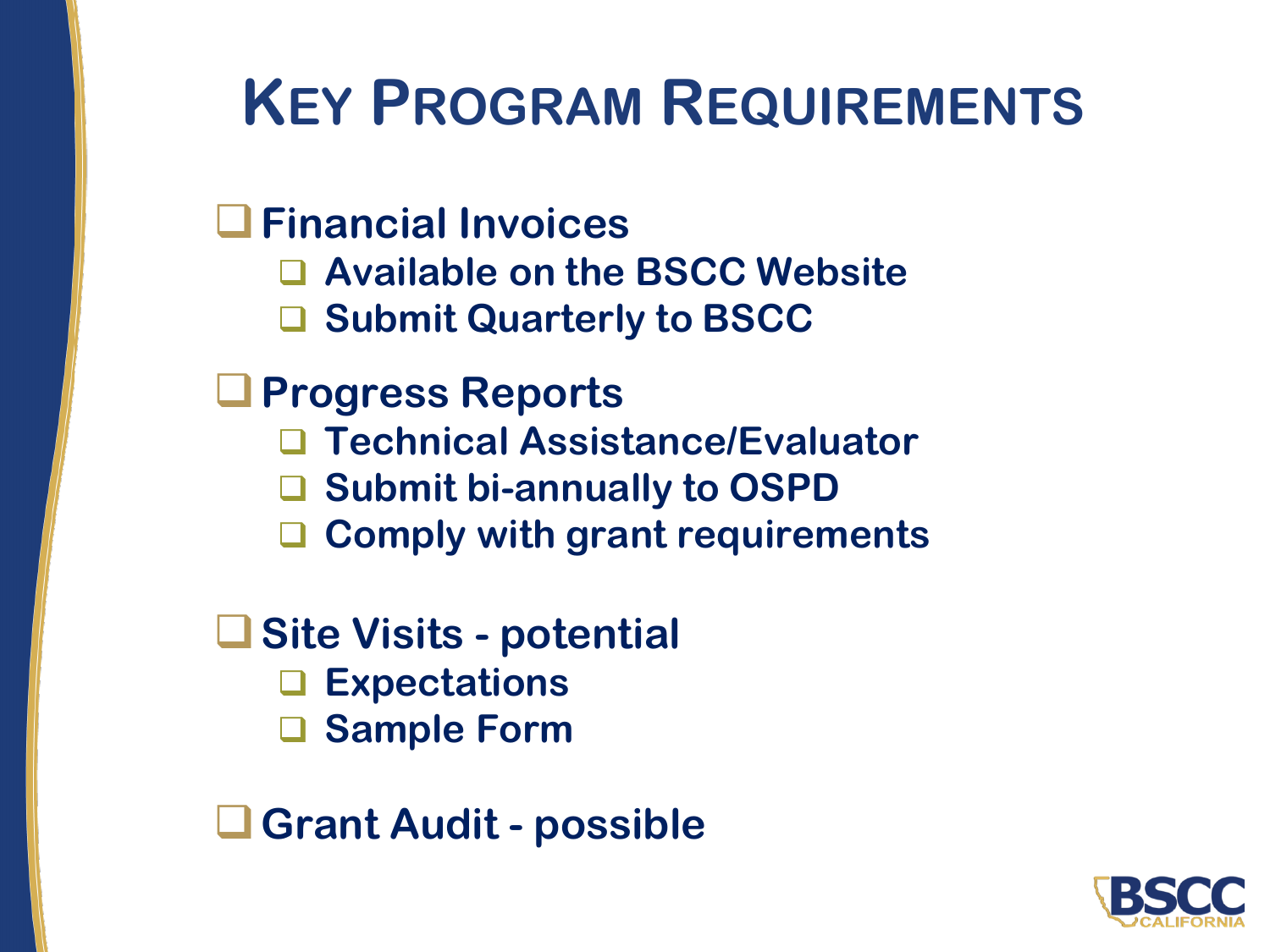### **PROGRAM MODIFICATIONS**

- ❖ **Reserved for substantive changes in project scope and specific program components**
- ❖ **Discuss change(s) with Field Representative prior to submission**
- ❖ **Detailed narrative and must be submitted by the Project Director**

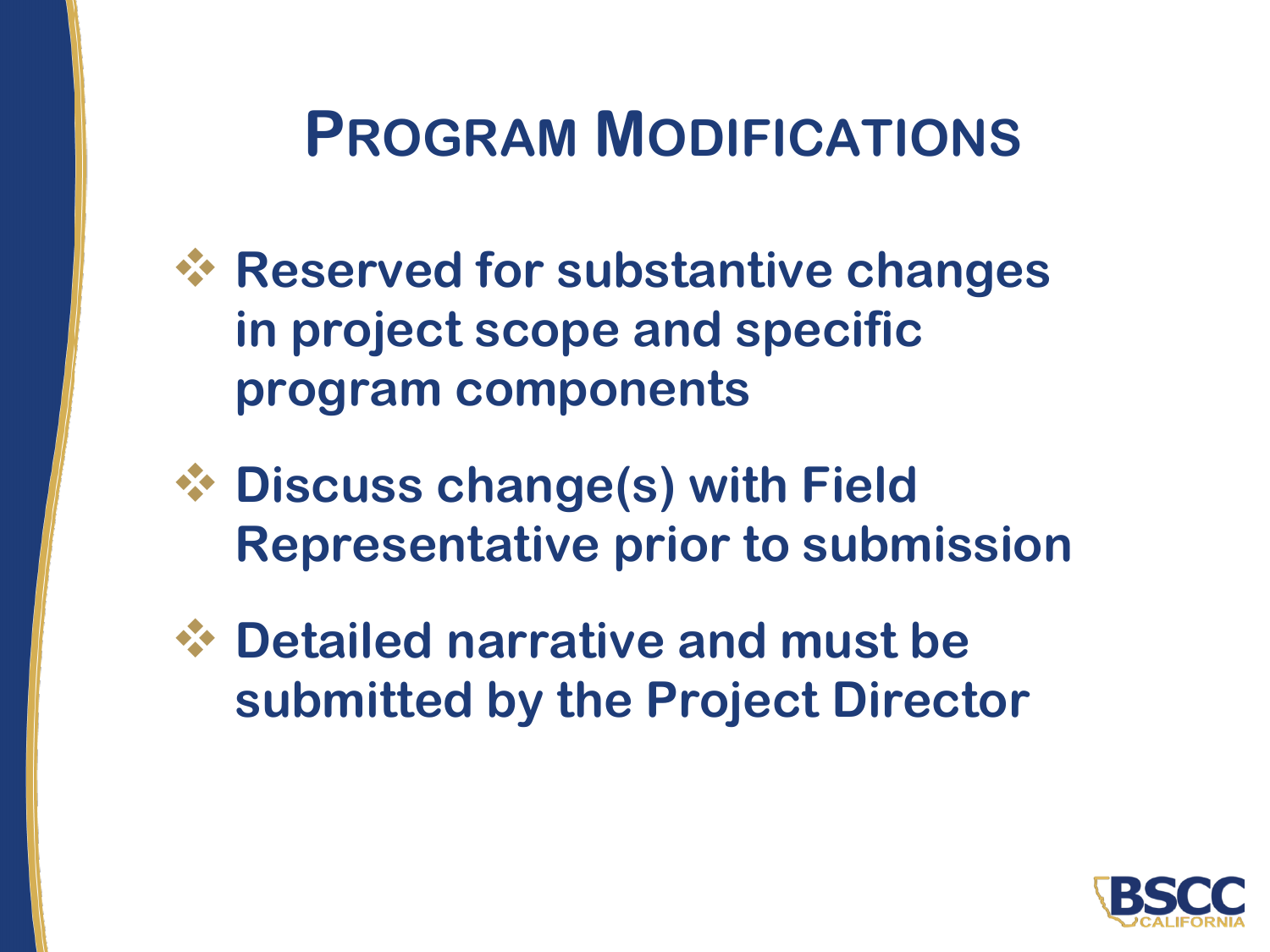## **FINANCIAL AUDIT**

➢ **Potential financial audit at any time between the execution of the grant agreement** 

- ➢ **Up to 3 years following the end of the grant period.**
- ➢ **Maintain adequate fiscal and project records, pertinent to subcontractor's work** 
	- ➢ **up to 3 years following the end of the grant period.**

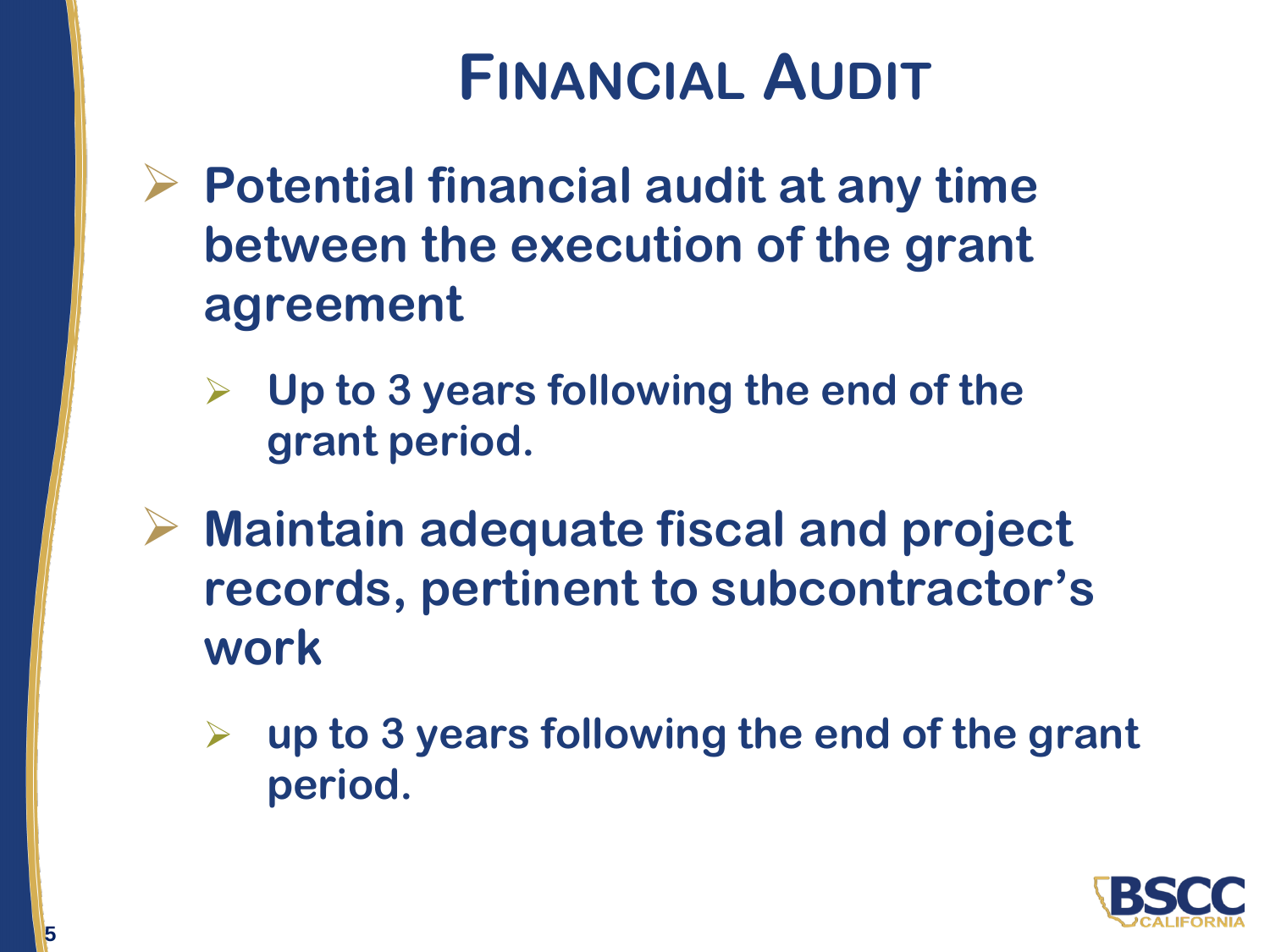## **COMMUNICATION WITH ALL PARTNERS**

**Project Team and Project Partners (internal & external) understanding:**

- ✓ **Project Goals and Objectives**
- ✓ **Project Timelines**
- ✓ **Project Roles and Responsibilities**
- ✓ **Key Activities and Due Dates**
- ✓ **Terms of the Grant Agreement**



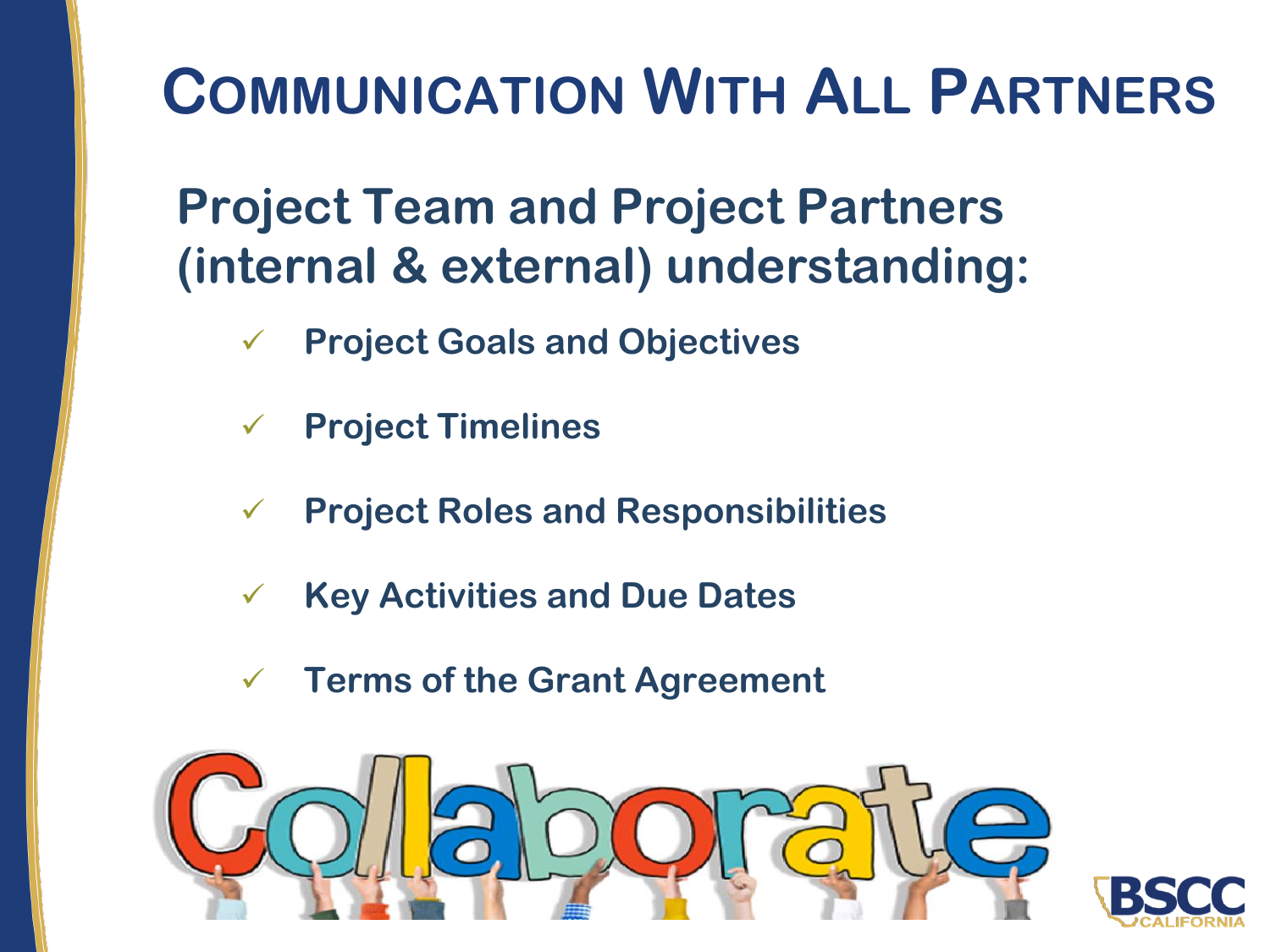## **PROJECT DIRECTOR CALLS – OSPD, EVALUATOR**

- ➢ **Bi-Annually/Mandatory**
- ➢ **Interactive**



- ➢ **Program and Fiscal Updates**
- ➢ **Data Questions and Challenges**
- ➢ **Accomplishments and Barriers**
- ➢ **Technical Assistance**

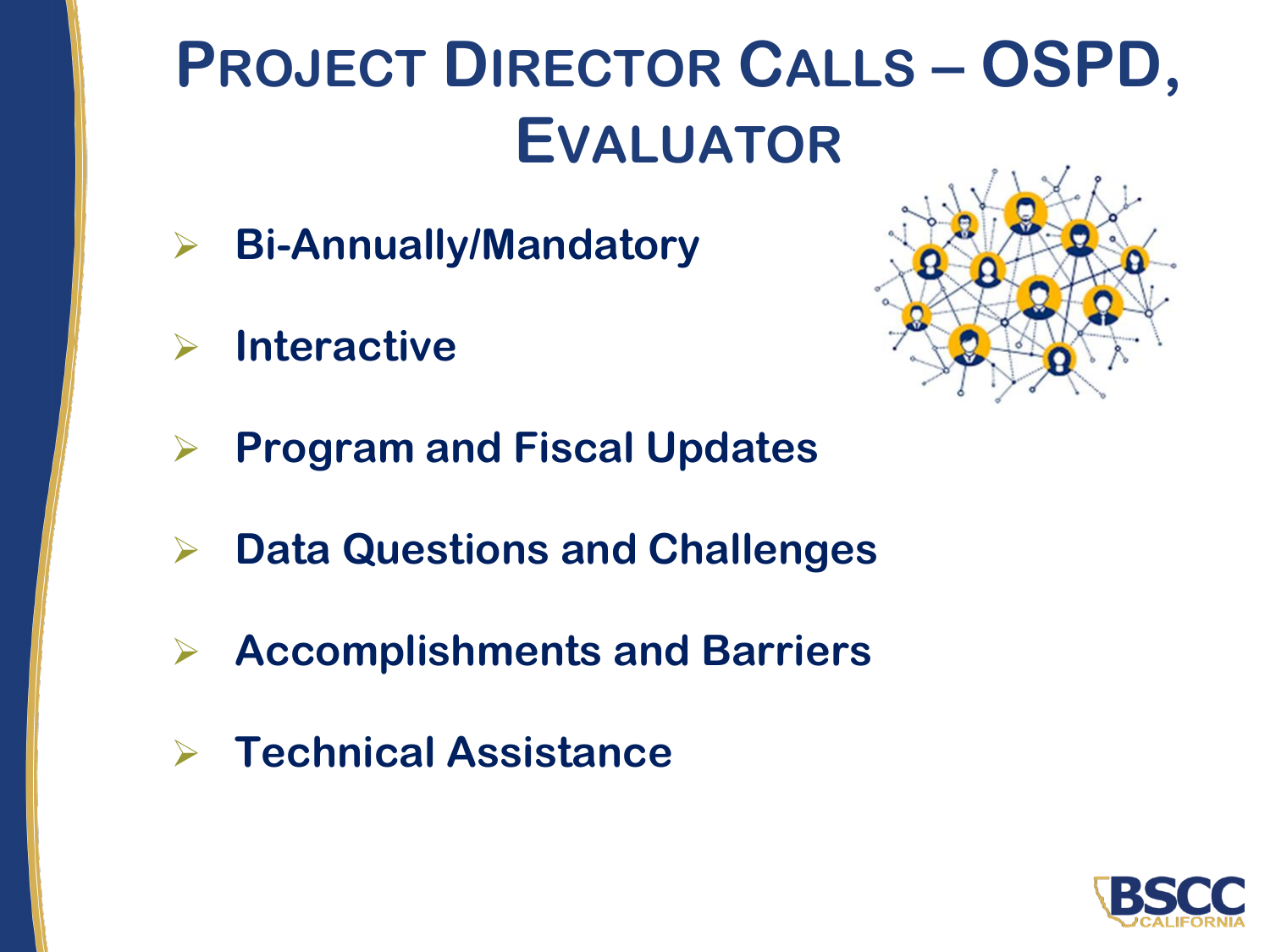## **BI-ANNUAL PROGRESS REPORTS**

❑ **Written account of project milestones, progress, and challenges**

❑ **Main tool for communicating with the OSPD & Evaluator about project**

❑ **Collect Quantitative and Qualitative Variables**

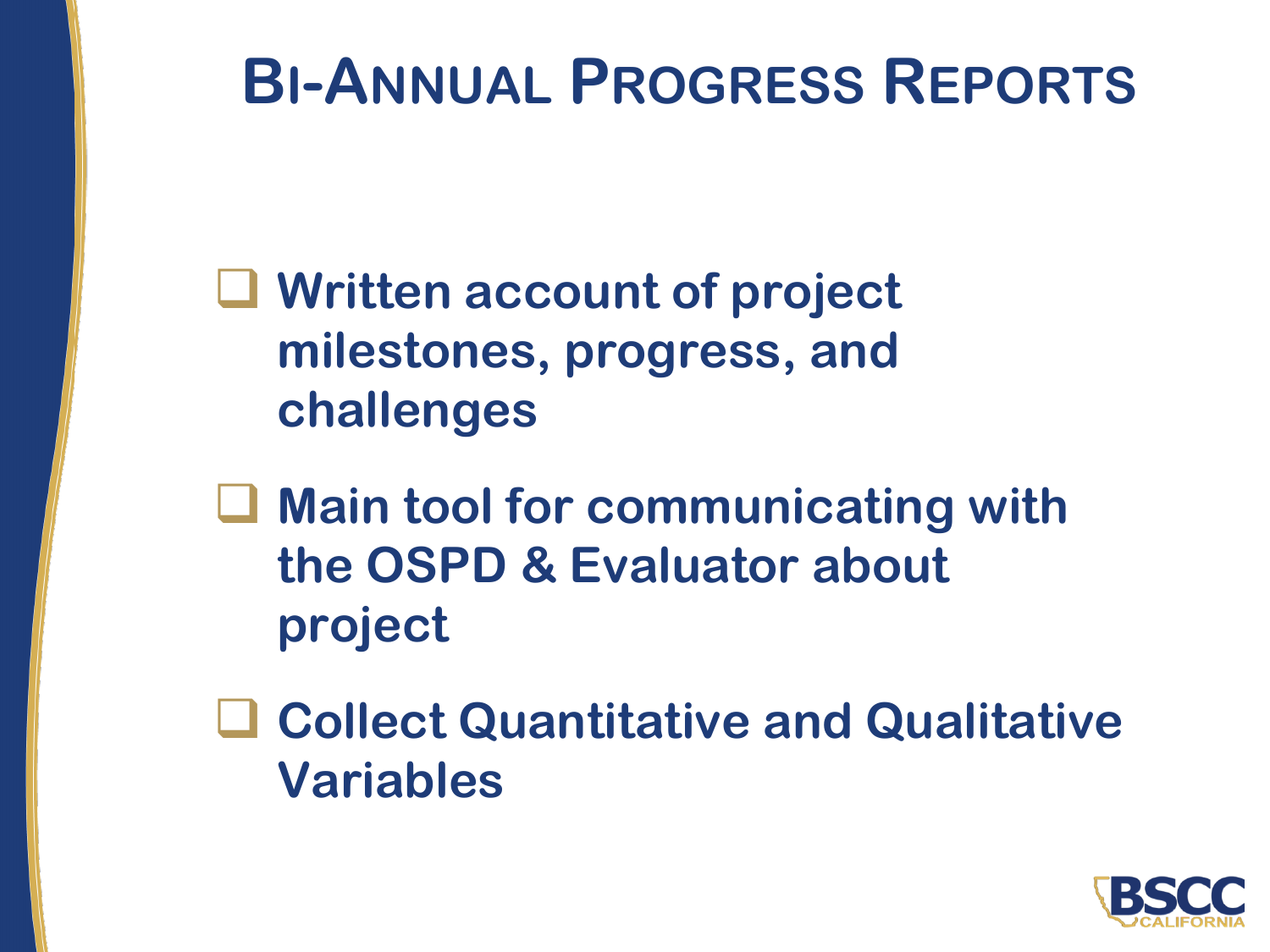## **MONITORING**

### **Potential Grantee Visits**

❑ **Virtual or In person** ❑ **Initial** ❑ **Comprehensive**



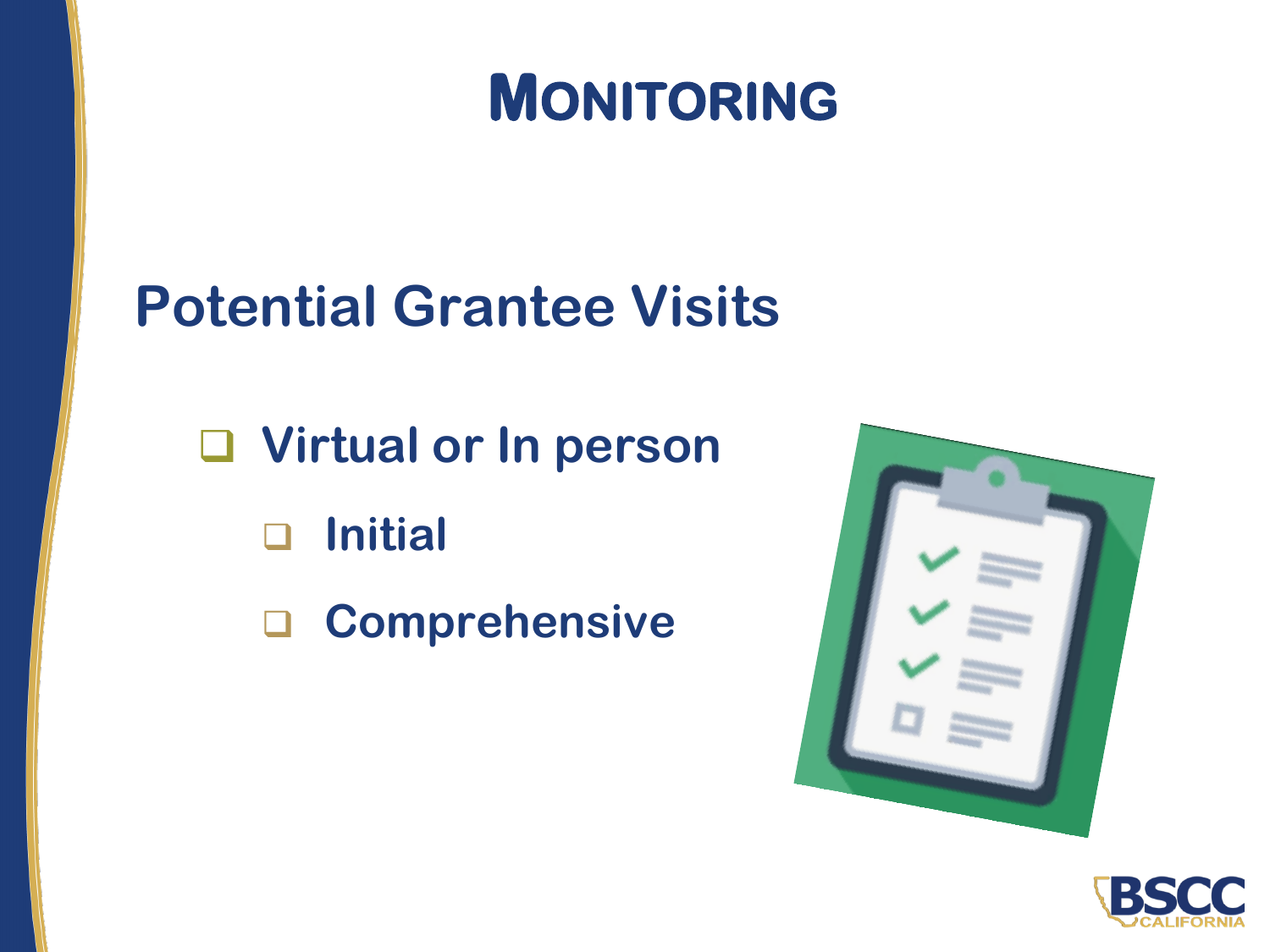### **BREAKOUT QUESTION**

### **From your office, who would initiate a modification to programs and what tool would you use to complete one?**

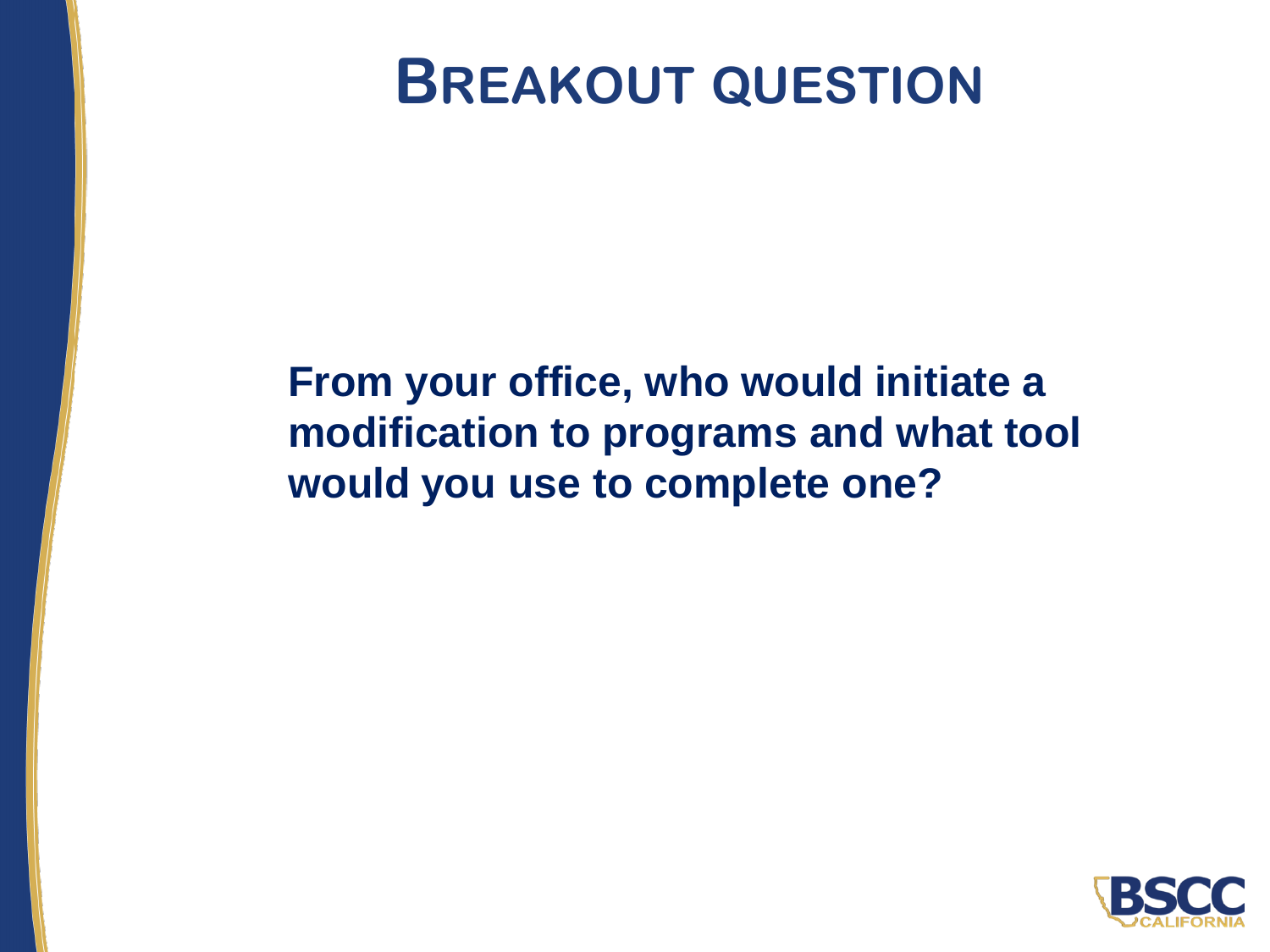## **TAKEAWAYS**

❖ **Maintain good communication and clear direction**

- ❖ **Document the program well**
- ❖ **Keep records organized to make invoicing, data reporting and site visits easier**